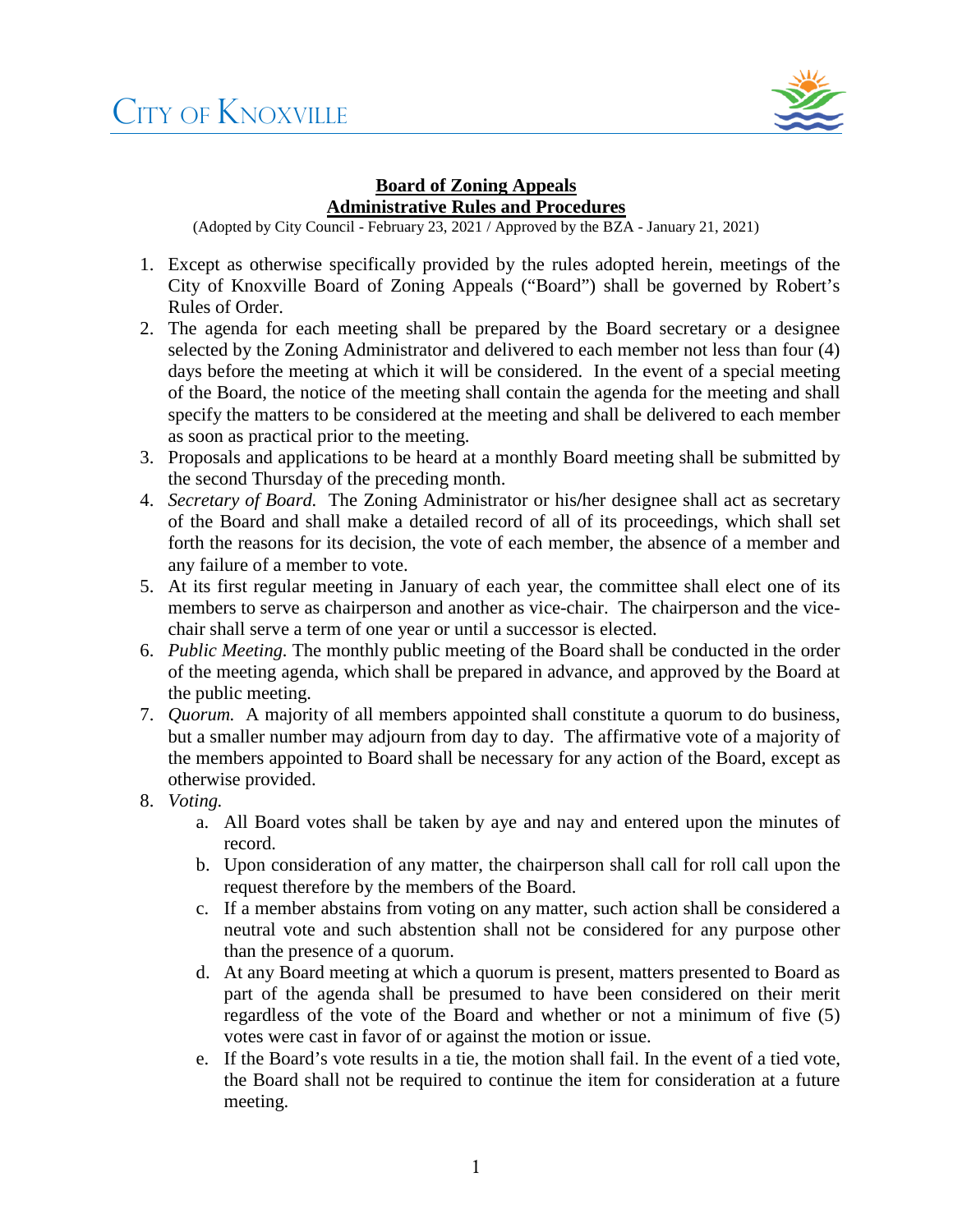- 9. *Discussion and Debate.* At the monthly public meeting, the Board shall consider the views of the applicant and other interested parties, staff reports and recommendations, and the standards set forth in the Knoxville City Code, Appendix B, Zoning Regulations and all applicable plans and formal policy statements. Each matter on the agenda will be considered in the following order:
	- a. Staff recommendations (questions allowed)
	- b. Proponents (questions allowed)
	- c. Opponents (questions allowed)
	- d. Rebuttals
	- e. Discussion among Board Members
	- f. Motion
	- g. Second
	- h. Discussion among Board Members
	- i. Vote
- 10. *Order of Debate.* Members of the public may address the Board and the following procedures shall be observed:
	- a. Each person shall be permitted to speak for five (5) minutes and shall not have more than one time to speak, except that the chairperson may allow two (2) minutes to the proponent for rebuttal.
	- b. When a number of persons desire to speak to an issue, each side shall be limited to three (3) speakers and a maximum speaking time of fifteen (15) minutes. Persons desiring to speak may request the Board to extend the time limit and/or the maximum number of speakers.
	- c. The Board may extend the number of speakers or the time allowed for speakers by a vote of the majority of the Board, or set a public hearing on the matter.
	- d. All discussion should be restricted to facts that are pertinent to the variance request before the Board today.
	- e. All speakers and members of the audience and Board shall remember that the meeting is a Board meeting. All persons are to show proper respect to each other and shall maintain the proper decorum in the meeting at all times. Persons who fail to observe the rules as to proper decorum shall not be permitted to speak and may be removed from the meeting.
- 11. *Postponement.* Postponements of an application for any proposal for Board action may be permitted as follows:
	- a. Every motion to postpone action on an application shall include the date of the monthly public meeting at which the application will again be considered.
	- b. An applicant may postpone an item until the next scheduled public meeting the first time it appears on the Board agenda without Board debate or action. The intent to postpone must be submitted in writing, or by email to bldginspections@knoxvilletn.gov, and received by the Board no later than 4:30 p.m. on the day immediately prior to the Board meeting at which the application is scheduled to be heard. Any request received after this deadline must be acted upon by the Board consistent with these administrative rules and procedures.
	- c. Applications postponed as described in Section 10b may not be returned to the agenda until the meeting to which they have been postponed.